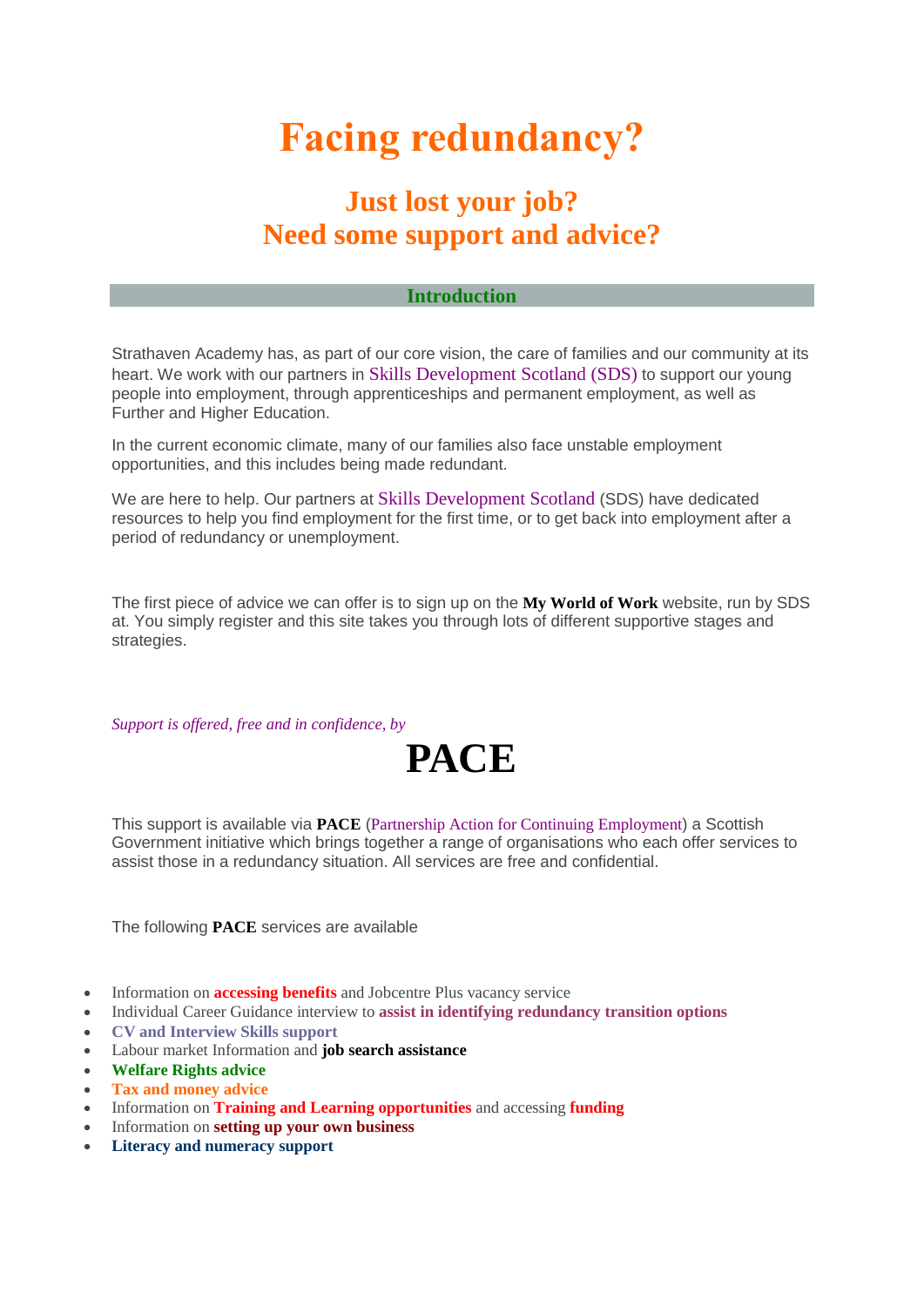Below is a link to youtube which explains what PACE offers. If it does not play, go to the link at

<https://www.youtube.com/watch?v=tQcDSrPEu5Y>

**PACE** can offer support online via the My World of Work website at <https://www.myworldofwork.co.uk/>

Go to the website to see what **PACE** can offer at

<https://www.myworldofwork.co.uk/how-pace-services-can-support-you#advice>

You can also find out about **benefits** you may be entitled to at

<https://www.gov.uk/benefits-calculators>

You may have to submit a claim for **Universal Credit** at

<https://www.gov.uk/universal-credit>

If you need help making a claim online contact the **Universal Credit** helpline on **0800 328 5644 or textphone 0800 328 1344.**

You may need some support in managing your finances at a time when your income is likely to be affected by redundancy or uncertainty. Support is available from the

**Money and Pension** service at

<https://moneyandpensionsservice.org.uk/>

You may need some time to reflect and think about your own Mental Health and wellbeing and the NHS Inform site is a good signpost of support

<https://www.nhsinform.scot/healthy-living/mental-wellbeing>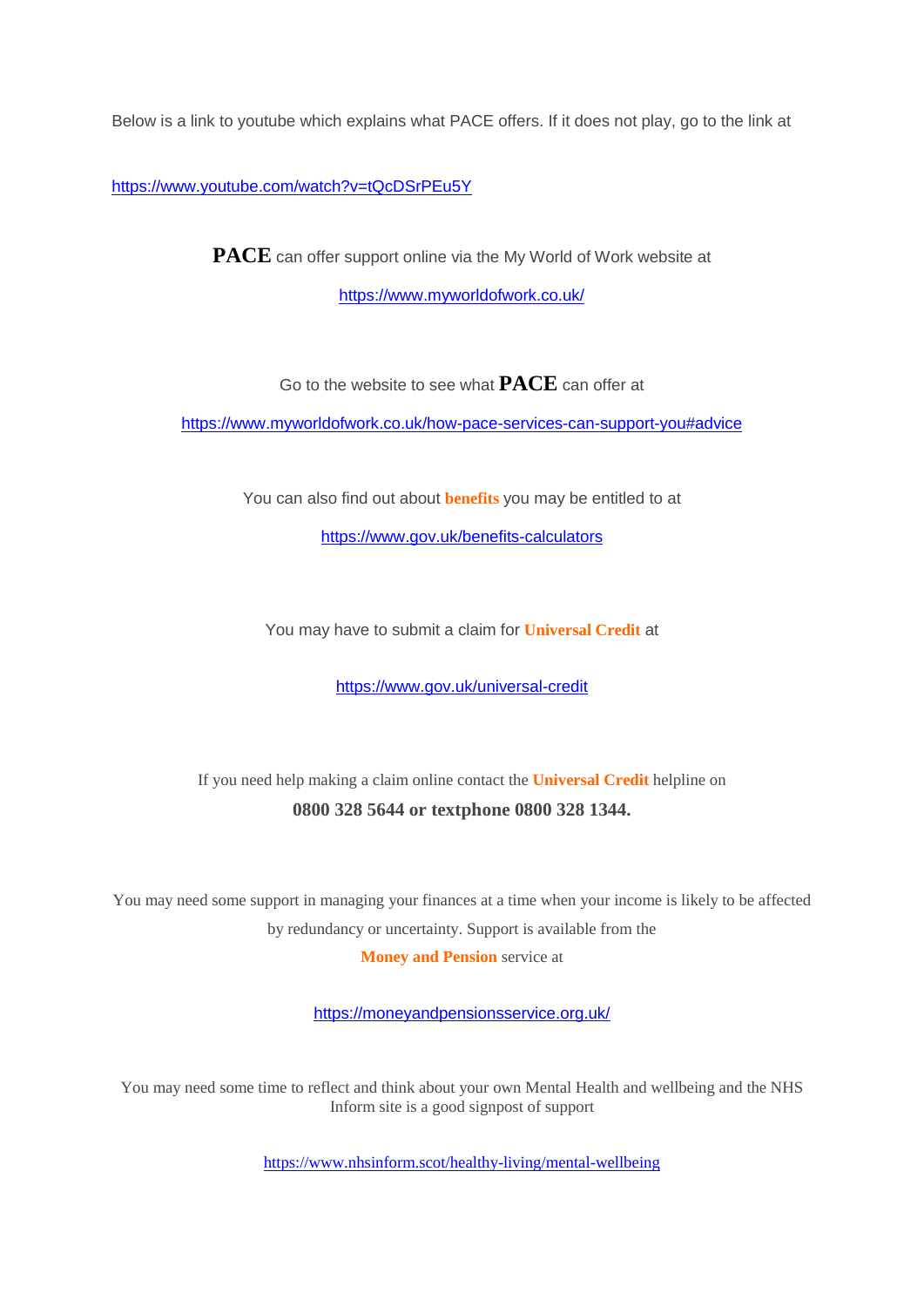The Citizens Advice Bureaux also offer free, confidential advice and support and can be found locally at

<https://www.cas.org.uk/bureaux>

and their national website is at

<https://www.citizensadvice.org.uk/scotland/>

You can look for **current vacancies** and tailor your search to suit your own needs on the following websites

<https://www.myworldofwork.co.uk/jobhub>

<https://www.gov.uk/contact-jobcentre-plus>

<https://www.myworldofwork.co.uk/getting-a-job>

<https://www.myworldofwork.co.uk/job-hunting>

Anyone who would like to speak with a careers adviser for career guidance, to discuss retraining or for support with job seeking, CVs or interviews can contact SDS via the redundancy helpline **0800 917 8000**

There are lots of support provided by SDS, from creating a CV to practise for interviews. Have a look on their website pages below

<https://www.myworldofwork.co.uk/myinterviewtool/start>

<https://www.myworldofwork.co.uk/getting-job/building-cv>

<https://www.myworldofwork.co.uk/application-forms>

You may wish to upskill at this time and there are many free online courses you can apply for at